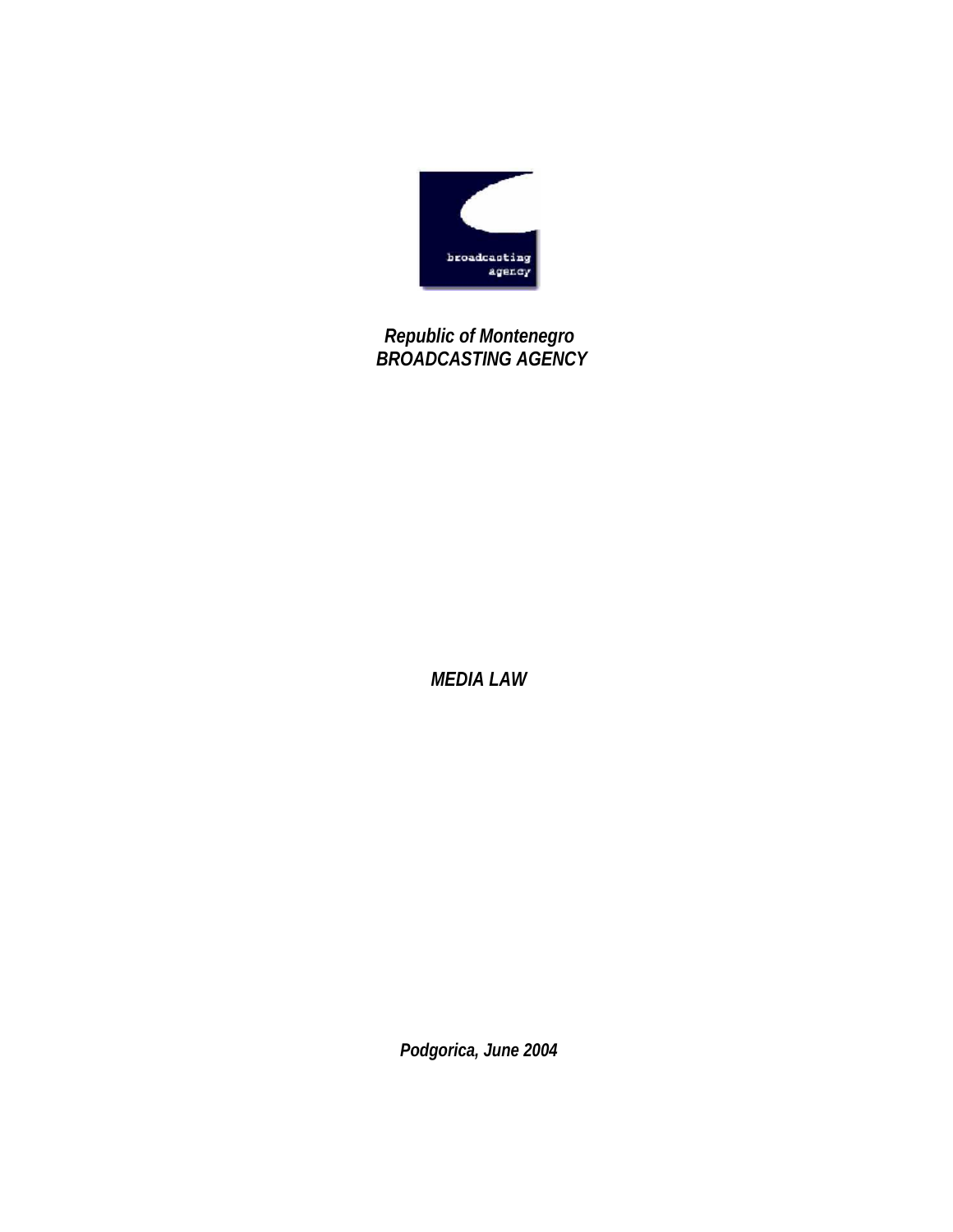

# *Republic of Montenegro BROADCASTING AGENCY*

# *MEDIA LAW*

## *I BASIC PROVISIONS*

#### *Article 1*

*Media shall be free in the Republic of Montenegro.* 

*Censorship of media is prohibited in the Republic of Montenegro.* 

*The Republic of Montenegro shall provide and guarantee freedom of information at the level of the standards as contained in the international*  documents on human rights and freedoms (the United Nations, the OSCE, the Council of Europe, the European Union). *This Law shall be interpreted and implemented in compliance with the principles contained in the European Convention for the Protection of Human Rights and Fundamental Freedoms and shall be governed by the case law practice of the European Court for Human Rights.* 

## *Article 2*

*The Republic of Montenegro (hereinafter referred to as: the Republic) shall guarantee the right of free founding and undisturbed work of media based on: the freedom of expression; freedom of investigation, collection, dissemination, publicising and receiving information; free access to all sources of information; protection of man's person and dignity and free flow of information.* 

*The Republic shall guarantee equal participation in information to both domestic and foreign legal and natural persons in compliance with both this Law and the Broadcasting Law.* 

## *Article 3*

*The Republic shall provide a part of the funding for realisation of the citizens' right to be informed as granted by the Constitution and law, without any discrimination whatsoever and on the basis of programmes important for:* 

- *science and education development;*
- *development of culture;*
- *informing people with hearing and sight impairments.*

*With the aim to realise the rights referred to in the previous paragraph, the Republic shall provide a part of the funding for programming in Albanian and languages of other national and ethnic groups.* 

*The Republican Budget shall prescribe the amount of necessary funds and the manner and conditions of their allotment shall be prescribed by the act of the Republican administrative body competent for the information issues (hereinafter referred to as: the competent Republican authority).* 

## *Article 4*

*Media shall freely publicise information and opinions on matters, events and persons, in compliance with the Constitution, law and ethical codes of the journalism.* 

*The Court shall rule at the emergency procedure on any case of violation of the freedom of information, granted by the Constitution and law. Information at the disposal of legislative, executive and judicial authorities, companies and institutions empowered with public authority, shall be accessible to the public in accordance with special law on free access to information.*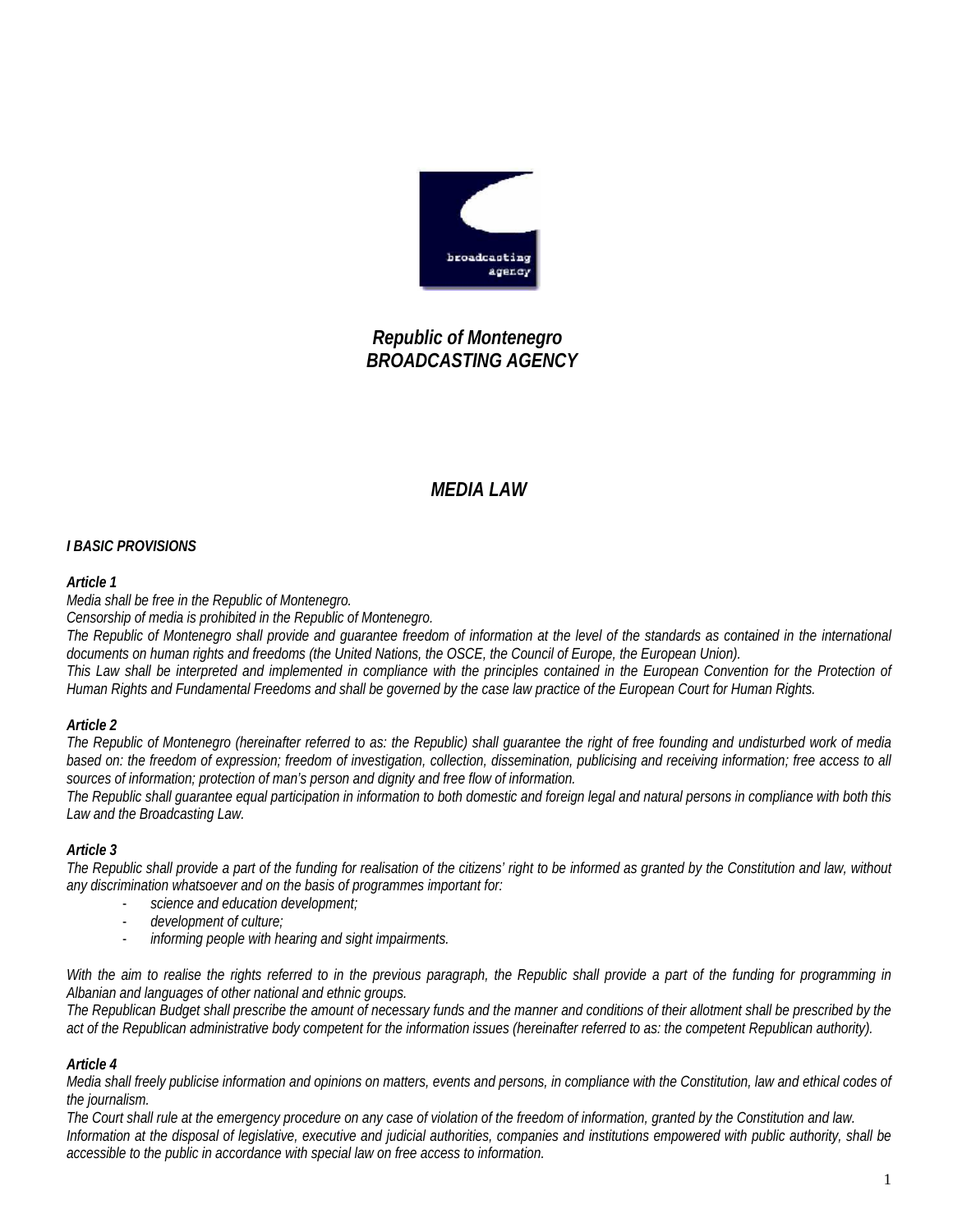# *Article 5*

*A monopoly shall not be allowed in performing media activities. The protection against the monopoly in media activities shall be provided by a separate law.* 

# *Article 6*

*As by provisions set out herein, media shall be defined as either a press, radio and television, news agency services, teletext or some other form of editorially formulated programming published periodically by means of the transmission of voice, sound or picture in a manner accessible to the public.* 

*All kinds of information (news, announcements, opinions, reports and other information) and authorial works publicised by the media with the aim to inform and satisfy cultural, educational and other needs of the public as by provisions set out herein shall be defined as programming. Any bulletins, catalogues and other publications intended exclusively for advertising, business communication, educational process or internal work of legal entities, religious, non-governmental and other organisations, school publications, "Official Gazette of the Republic of Montenegro", official gazettes of local authorities and other official publications, as well as posters, leaflets, advertising materials and signs, video pages without live picture as by provisions set out herein shall not be defined as media.* 

# *Article 7*

*The Republic, local authorities or legal entity the majority share of which is owned by the state, or completely or in a greater part funded from the public revenues, shall not be the founder of media, except under the conditions prescribed by the Broadcasting Law.* 

# *II MEDIA FOUNDATION*

## *Article 8*

*A medium shall be founded by a Deed of Foundation, freely and without obtaining any approval and shall be entered into the Media Record (hereinafter referred to as: the Record) kept by the competent Republican authority.* 

*A broadcast medium shall be founded in a manner and according to the procedure prescribed by the Broadcasting Law.* 

*Every legal and natural person shall have the right to access the Record as well as right to obtain data from the Record.* 

## *Article 9*

*Application for entering into the Record shall be submitted either by the founder or a person authorised by the founder.* 

*In addition to the application, the Deed of Foundation of the medium shall be submitted along with the following data:* 

- *name of the medium and*
- *residence or seat of the founder of the medium.*

*The founder of the medium shall be obliged to inform, in written form, the competent Republican authority about any change of data referred to in the paragraph 2 of this Article, not later than 15 days from the moment of change.* 

*The application procedure and the manner of the Record keeping shall be prescribed by the competent Republican authority without additional conditions other then the ones prescribed by this Law.* 

## *III MEDIA DISTRIBUTION*

## *Article 10*

*Distribution of domestic and foreign media shall be free in the Republic.* 

*The founder of a medium or printing company is obliged to immediately submit one copy of each printed issue to the State Archive of the Republic of Montenegro.* 

## *Article 11*

*On the basis of the State Attorney's proposal, the competent court may ban the distribution of the publicised media programming that: invites forceful destruction of the constitutional system and violation of the territorial integrity of the Republic; infringes on the guaranteed human and citizen's freedoms and rights; or instigates national, racial or religious intolerance or hatred.* 

## *Article 12*

*On the basis of the State Attorney's proposal, the competent court may adopt, in compliance with the Article 11 of this Law, the decision on temporary banning of the publicised programming distribution until the decision on the ban comes into effect.* 

*The court shall decide on the issue based on the proposal referred to in the previous paragraph not later then 24 hours from the moment of its submitting.* 

*The competent court is obliged to forward immediately the decision on temporary banning to the founder, printing company and distributor.* 

## *Article 13*

*The court proceedings instituted upon the proposal for the banning shall be urgent. The court inquest shall be held not later than 48 hours from the submission of the proposal thereof.*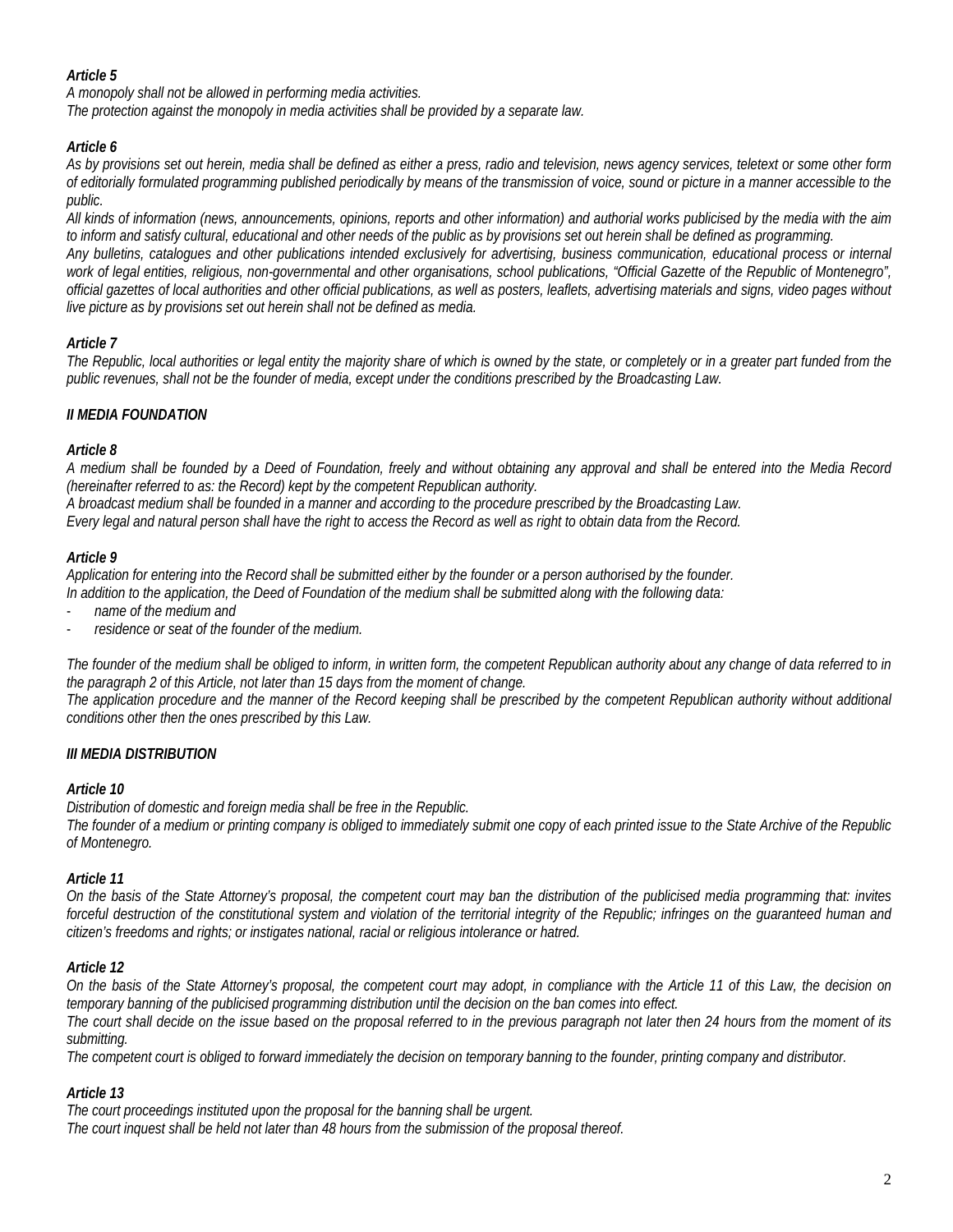*The inquest within the court proceedings instituted upon the banning proposal may be held in the absence of duly invited parties, which shall be clearly indicated to in the summons conveyed to the parties.* 

*The court shall decide upon the banning proposal immediately after the completion of the inquest, announce the decision without delay and deliver it to the parties within 48 hours.* 

# *Article 14*

*Provided that the court rejects the banning proposal or revokes the decision on temporary banning of the publicised programming distribution, it shall decide that immediately, within 12 hours, all undertaken measures are to be abolished.* 

*The appeal of the State Attorney against the court decision, referred to in the paragraph 1 of this Article, shall not delay the execution of the decision.* 

## *Article 15*

*Provided that the court rejects the banning proposal, it is obliged to determine the pecuniary compensation for the damage caused by the unfounded temporary ban.* 

*Forced execution of the decision on the damage compensation, referred to in the paragraph 1 of this Article, may be requested not later than 30 days from the day the decision comes into effect.* 

*The damage, referred to in the paragraph 1 of this Article, shall be compensated from the Budget of the Republic.* 

*The person who has suffered the damage may request in the judicial procedure to be compensated for the difference up to the amount of the actual damage suffered.* 

## *Article 16*

*The appeal against the decision of the first-instance court upon the banning proposal shall be submitted not later than 48 hours from the moment of the delivery of the transcript of the decision.* 

*The first-instance court shall forward to the Court of Appeals a timely and legitimate appeal with all documentation not later than 48 hours from the moment of receiving the appeal.* 

*The Court of Appeals may summon the parties to a hearing.* 

*The Court of Appeals shall decide upon the appeal not later than three days from the day of receiving the appeal with documents.* 

#### *Article 17*

*If not otherwise provided by the provisions of the present Law, the provisions of the Law on Criminal Proceedings shall be applied in the proceedings for the distribution banning of the publicised programming.* 

## *IV OBLIGATORY DATA PUBLICISING*

## *Article 18*

*a) Imprint* 

*The imprint of a medium shall contain the name of the medium and name or company and residence or seat of the founder and shall be clearly separated from the rest of the medium's content.* 

*The imprint of a print medium shall also contain the name and seat of the printing company, the date of publication or re-publication and the number of printed issues.* 

*The imprint of radio and TV programme shall be broadcast at the beginning and the end of daily broadcasting, or between midnight and 2 a.m. if the programme is broadcast permanently.* 

*The imprint of news agency service shall be publicised at least once a day.* 

*Short imprint of a print medium shall be at the margin of every page and shall contain the name of the medium and the date of publishing. Short imprint of a TV programme shall contain the identification sing of the TV programme and shall be broadcast during the whole programme. Short imprint of radio-programme shall include the name of the radio-programme and shall be broadcast at least once in every two hours of programme broadcasting.* 

*Short imprint of news agency shall include name of the service and date and time of issuing information and shall follow every publicised information.* 

Short imprint of other media as well as of publications and information repositories that are not media shall be publicised in an appropriate way in *compliance with previous paragraphs of this Article.* 

## *Article 19*

*On the appropriate place of every individual programming, the medium is obliged to publicise the following data:* 

- *1) date of production (month and year), in case of broadcast media programming;*
- *2) name of the author of published programming, if it is not differently requested by the author;*
- *3) name of the legal or natural person that is the copyright owner;*
- *4) name of the legal or natural person that keeps used object of cultural heritage or archive material or its corresponding reproduction;*
- *5) name of the medium whose programming or a part programming was taken, unless otherwise stipulated by mutual contract.*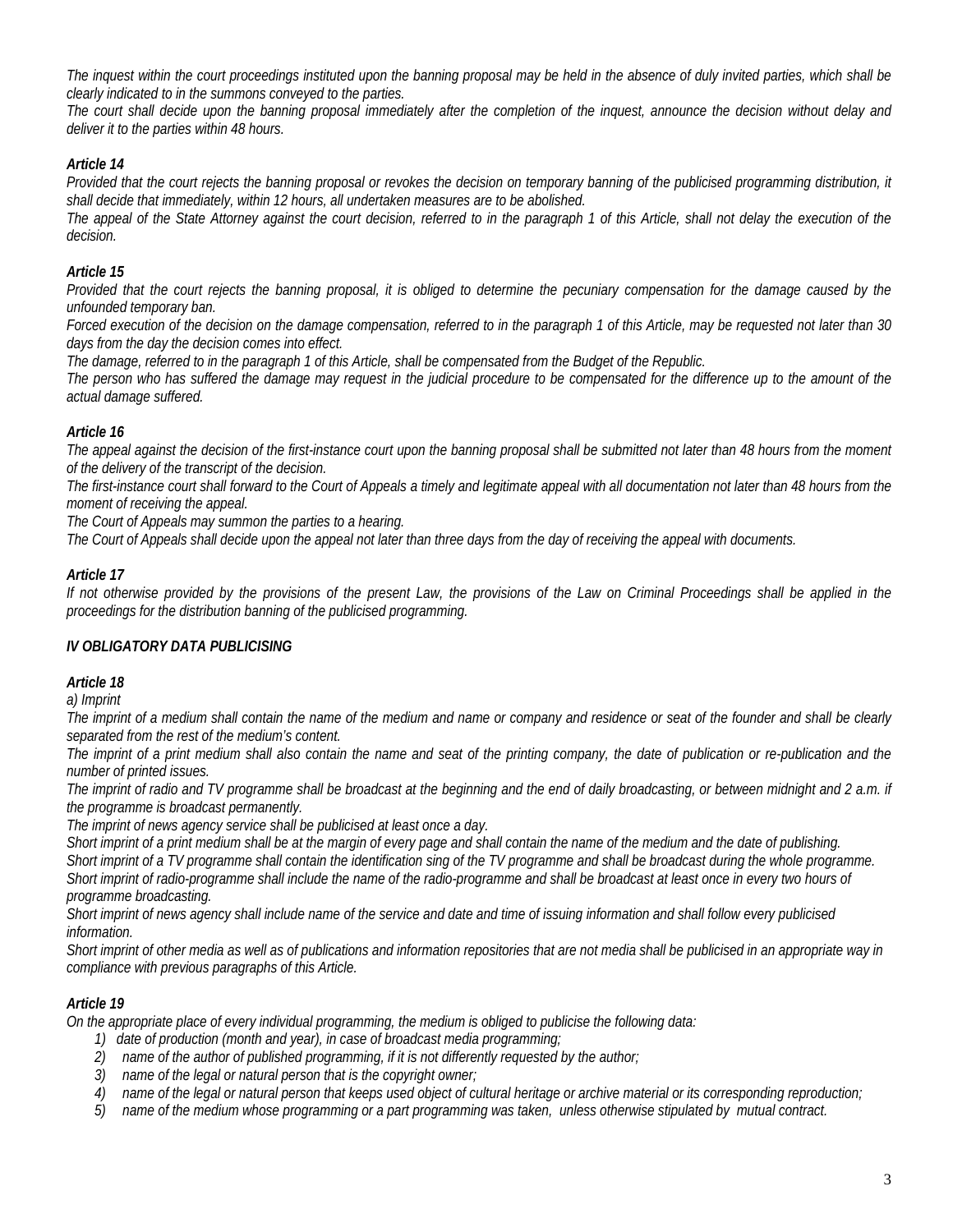#### *V RIGHTS AND DUTIES IN THE DOMAIN OF INFORMATION*

#### *Article 20*

*Founder of the medium shall be accountable for every publicised programming if it is not differently regulated by the provisions of this Law. If a medium publicises the programming that violates legally protected interest of a person referred to in the information, or that insults the honour or integrity of individual, gives or conveys untrue statements about his life, knowledge and abilities, or insults his dignity in any other way, the person interested shall have the right to press legal charges with the competent court against the author and founder of the medium for the compensation of damage.* 

#### *Article 21*

*Any information gathered in an illegal manner shall be publicized only in the interest of national security, protection of territorial integrity or public*  safety, prevention of disorder or criminal and health or moral protection, as well as the protection of reputation or rights of others, prevention of *credential information disclosure or with the aim to protect the authority and impartiality of the judiciary.* 

*A journalist or media shall not be held accountable if, in the course of their work, they obtain or publicise the information that is considered to be state, military, official or business secret, if there is an overriding interest of the public to be informed.* 

*A journalist and other persons who, in the course of gathering, editing or publicising programme contents, obtain information that could indicate the identity of the source, shall not be obliged to disclose to the legislative, judiciary or executive authority or any other natural or legal person the source of information that wants to remain unknown.* 

#### *Article 22*

*Media shall protect the integrity of minors.* 

*Any media programming that could endanger health, moral, intellectual, emotional and social development of a child shall be previously clearly and visibly marked as such and distributed in a way with the least possibility for a child to use it.* 

*Media are forbidden to publicise the identity of a minor involved in a criminal act, either in the capacity of a victim or a defendant.* 

*As an exception from the paragraph 3 of this Article, the identity of a minor, sentenced for a criminal offence by a final judgement, may be publicised if there is an overriding interest of the public to be informed.* 

#### *Article 23*

*It is forbidden to publicise information and opinions that instigate discrimination, hatred or violence against persons or group of persons based on their belonging or not belonging to a certain race, religion, nation, ethnic group, sex or sexual orientation.* 

The founder of the medium and the author shall not be held accountable if the information referred to in paragraph 1 of this Article is part of *scientific or authorial work the subject of which is a public issue and is publicised:* 

*- without intention to instigate discrimination, hatred or violence, especially if that information is a part of an objective news report;* 

*- with intention to critically indicate the discrimination, hatred or violence or any phenomena which represent or might represent instigation to such behaviour.* 

## *Article 24*

*It is forbidden to advertise the sale and purchase of human organs or tissues for transplantation or transfusion.* 

*A medium shall not advertise weapons, narcotics, tobacco products, traffic of commodities and providing services prohibited by law, medicines and medical treatments available only with the medical prescription, curing procedures and methods that are not in compliance with the provisions of separate law on health care.* 

*Any advertisement of medicines or medical treatments shall be clearly recognisable and marked as such.* 

*While advertising alcoholic beverages, media shall observe the provisions of a separate law.* 

#### *Article 25*

*Both media and journalists are obliged to report on the court proceedings in an objective and true manner.* 

If a medium publicises that criminal charges has been brought against a certain person, that person shall have the right, after the completion of *the court proceedings, to request that information on the final suspension of proceedings, denying or acquitting the charges is publicised.* 

*The request referred to in the previous paragraph shall be submitted to the medium not later than 30 days following the date of effective dismissal of charges or the end of criminal proceedings.* 

*The medium is not obliged to publicise the information or a part of information, referred to in the paragraph 2 of this Article, if the request for publicising the information was not accompanied by a final decision on the suspension of criminal proceedings; i.e. a final judgement that the charges have been denied or that the defendant has been acquitted, and the authorised person fails to deliver them before the deadline set for the submitting the request expires.* 

*All other issues with regard to the publicising of information, referred to in the paragraph 2 of this Article, shall be dealt with in accordance with the provisions of this law related to the right to correction and reply.*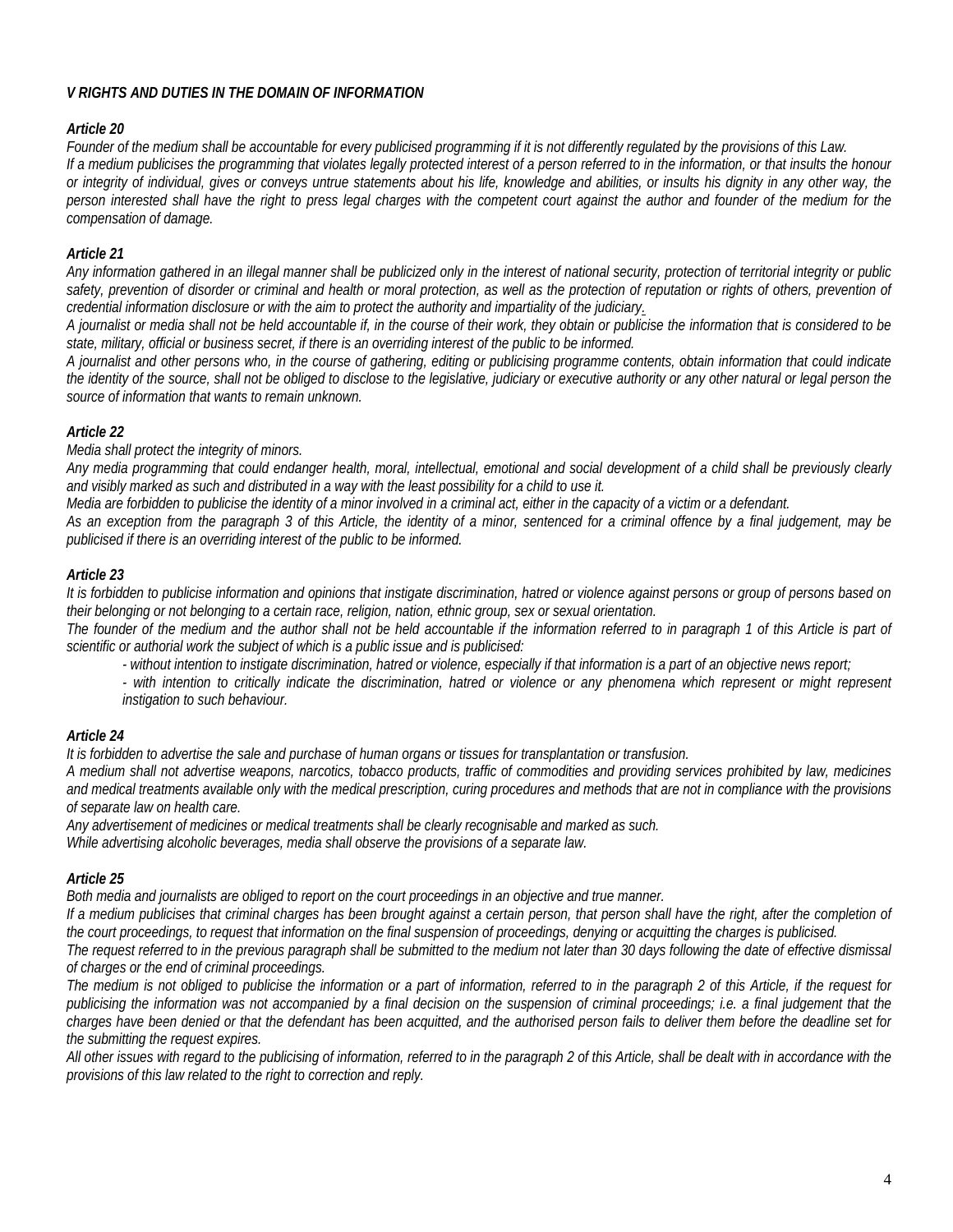# *VI THE RIGHT TO CORRECTION AND REPLY*

## *Article 26*

*Each natural or legal person is entitled to make of a correction or reply when he considers that, by means of the programme publicised, his right granted by the Constitution or law has been violated.* 

*Publicising a correction or reply may be requested not later than thirty days from the day of publicising the programming.* 

*When publicising of a correction or reply is requested, it shall be stated which programming the reply or correction refers to and the date of its publicising.* 

*Both the correction and the reply shall be publicised free of charge.* 

## *Article 27*

*As by the provisions set out herein, a correction shall be defined as information used to correct wrong or untrue statements in the programme publicised.* 

*As by the provisions set out herein, a reply shall be defined as information denying, essentially correcting or supplementing, using arguments, the statements in the programme publicised.* 

## *Article 28*

*The correction or reply shall be publicised without any modification or addition and in the same column or a broadcast medium's programme, which publicised the programming, related to the correction or reply.* 

*The correction or reply shall be publicised in the first or the second print medium issue at the latest or in the first or the second subsequent broadcast media programming at the latest - after the receipt of the reply or correction.* 

*A correction or a reply shall not disproportionately exceed the length of the programming or a part of the programming it refers to.* 

#### *Article 29*

*Publicising correction or reply may be requested if the programming has also been publicised by the medium, which stopped working. Submitter of the correction or reply may request, from the founder of the medium referred to in the previous paragraph or his legal successor the publicising, at his expense, of the correction or reply in some other medium, which is, according to the range and quality of programming distribution, similar to the medium that stopped working.* 

#### *Article 30*

*Medium is obliged to publicise a correction or reply to the publicised programming, except in the following cases:* 

- *1) if a reply or correction does not refer to the programming which was the reason for claiming their publicising or does not contain actual data referring to the claims publicised in the programming;*
- *2) if a correction or reply denies the content of a publicised programming whose authenticity was verified by a valid decision of a competent authority;*
- *3) if a correction or reply was submitted by a person the programming does not refer to;*
- *4) if a correction or reply to the same programming has already been publicised at the request of the authorised person or if the reaction of the authorised person of the same content as the submitted correction or reply has already been publicised in the same medium, in some other equally valid form (interview, statement, etc.);*
- *5) if new correction or reply to the same programme was submitted, with the same content as the earlier one, and the proceedings with regard to publicising of the earlier submitted correction or reply is not finished;*
- *6) if a correction or reply does not refer to the programming, which the person claims to be correcting or replying to;*
- *7) if the content of a correction or reply is such that its publicising would result in medium distribution banning, criminal or penal accountability, or civil legal accountability toward third persons.*
- *8) if a correction or reply was not signed by a person authorised by a legal person or if a natural person who submitted correction or reply failed to write his identity card number and residential address on it.*
- *9)* if a correction or reply disproportionately exceeds the length of a related programming and a submitter thereof rejects the written claim of *editor-in-chief of the medium requesting appropriate shortening of the correction or reply.*

*If the medium rejects to publicise a correction or a reply to the programming which violated someone's right; if it simultaneously publicises comment of the correction or reply; if it fails to duly and timely publicise correction or reply as to the provisions of this Law - a submitter of the correction or reply shall be entitled to institute a law suit in a competent court against the founder of the medium.* 

## *Article 31*

*The proceedings upon the complaint for publicising a reply or correction shall be urgent.* 

*The complaint shall be lodged not later than 30 days from the deadline set for publicising the correction or reply.* 

*In addition to the complaint, a copy or duplicate of printed issue or, if possible, sound or video recording of the broadcast programming shall be submitted.* 

*Upon receiving the lawsuit, at the request of the court, the founder of the broadcast medium, which publicised the programming, is obliged to immediately forward sound or video recording of the programming, with the threat of deciding to his detriment if he fails to do that without having a justifiable reason.*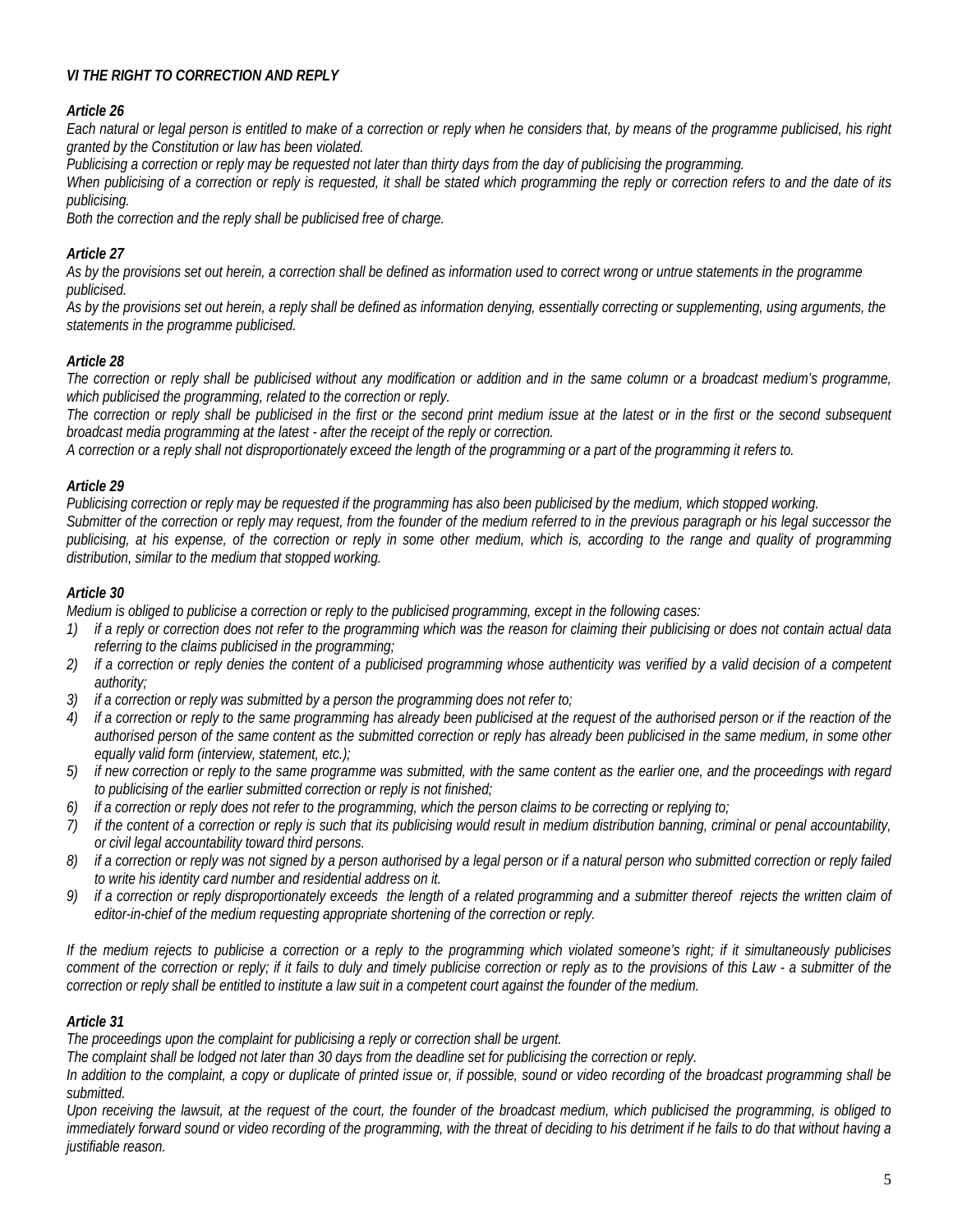## *Article 32*

*In the litigation related to publicising a correction or reply, the process shall be limited to establishing facts relevant to the obligation of the medium to publicise the correction or reply.* 

*The court shall reject the complaint or refuse the legal suit if it establishes the existence of circumstances when the medium is not obliged to publicise the correction or reply in compliance with the provisions of this law.* 

*If the court adopts the legal suit, the defendant shall be ordered to publicise the correction or reply in due time and the manner regulated by the provisions of the Article 28 of this Law.* 

## *Article 33*

*The parties may lodge an appeal against the court's judgement not later than five days from the date of delivery. The first-instance court shall forward a timely and legitimate appeal, with related documents, to the Court of Appeals not later than two days from the date of receiving the appeal, which is to be decided on by the Court of Appeals not later than five days from the date of receiving the appeal. The attested copy of the final judgement, which orders publicising of the correction or reply, shall be immediately forwarded to the medium.* 

## *Article 34*

*A medium is obliged to keep all texts or broadcast recordings for at least 30 days upon their publication and to make them available to persons who may claim their right to correction or reply by provisions of this Law.* 

# *Article 35*

*In the litigation related to publicising a correction or reply, the provisions of the Law on Legal Proceedings shall be applied, unless otherwise provided by the provisions of this Law.* 

## *X FOREIGN INFORMATION ACTIVITY*

#### *Article 36*

*Foreign media branch offices and foreign information institutions shall perform the foreign media activity in a manner and under the conditions prescribed by the provisions of this Law.* 

## *Article 37*

*As to the provisions of this law, a foreign medium branch office shall be defined as legal entity with at least two correspondents who perform information activity.* 

*A founder of foreign medium, in solidarity with the branch office, shall be accountable for the obligations ensuing from its activities, which shall be separately regulated by the Deed of Foundation.*

## *Article 38*

*Foreign media branch offices shall be entered into the Record of Foreign Media Branch Offices kept by the competent Republican authority. Application for registration of foreign medium branch office shall be submitted by its founder.* 

*In addition to the application for registration of the branch office, the following data and documents shall be submitted:* 

- *1) deed of foundation of the branch office.*
- *2) name and seat of foreign medium;*
- *3) seat of the branch office in the Republic;*
- *4) name and surname of the person in charge of the branch office;*

*Head of the foreign medium branch office is obliged to inform, in writing, the competent Republican authority about any change of data referred to in paragraph 3 of this Article, not later than 15 days from the date of change.* 

## *Article 39*

*Foreign states, international organisations and foundations may found their information institutions in the Republic on the basis of the contract between a foreign country, an international organisation or foundation and the Government of the Republic of Montenegro.* 

## *Article 40*

*Foreign information institution shall have the status of legal entity and shall be entered into the record of foreign information institutions kept by the competent Republican authority.* 

*In addition to the request for registration, the following data and documents shall be submitted:* 

- *1) foundation contract;*
- *2) name and seat of the institution;*
- *3) name and surname of the head of institution and authorised person representing the institution;*
- *4) type and range of the institution's activity.*

*Head of the foreign information institution is obliged to inform the competent Republican authority, in written form, about any change of data referred to in paragraph 2 of this Article, not later than 15 days from the date of change.*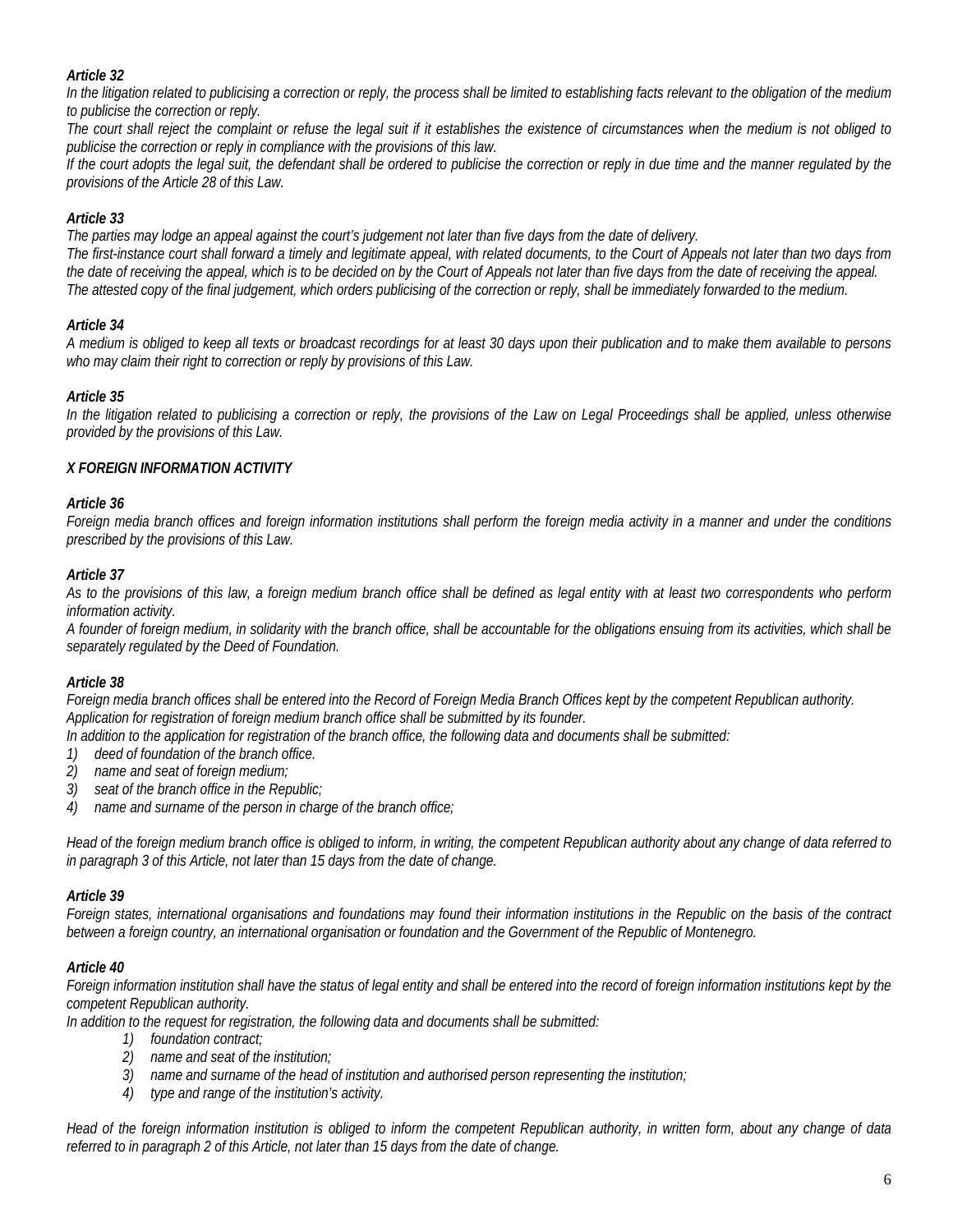# *Article 41*

*Supervision of the lawfulness of foreign information activity performing shall be conducted by the competent Republican authority.* 

*Before starting the procedure for banning the work of a foreign medium branch office or foreign information institution, the competent Republican authority is obliged to send them a written warning that, while performing information activity, they have failed to act in compliance with the Deed of Foundation, domestic or international positive legal provisions that regulate this field as well as to define a deadline for irregularities to be eliminated.* 

*Upon the proposal of the competent Republican authority, the competent court may ban the work of a foreign medium branch office or the institution if it establishes that its activity is not in compliance with the Deed of Foundation, international contract and this Law.* 

# *VIII PENALTY PROVISIONS*

# *Article 42*

*A fine chargeable from ten-fold to thirty-fold minimum salary in the Republic shall be imposed on a founder of the medium if:* 

- *1) it fails to publicise the data referred to in the Articles 18 and 19 in a manner prescribed by this Law;*
- *2) a medium fails to keep texts or broadcast recordings, for at least 30 days after publicising and make them available to the persons who as by provisions set out herein have the right to correction or reply (Article 34);*

# *Article 43*

*A fine chargeable from twenty-fold to fifty-fold amount of minimum salary in the Republic shall be imposed on a medium founder if:* 

- *1) it publicises an information obtained in an unlawful way contrary to the Article 21, paragraph 1 of this Law;*
- *2) it fails to protect the integrity of minors pursuant to the provisions of the Article 22 of this Law;*
- *3) it publicises information and opinions contrary to the provisions of the Article 23 of this Law;*
- *4) it publicises an advertisement contrary to the Article 24 of this Law;*
- *5) it fails to publicise the information about the result of criminal proceedings based on the final judgement (Article 25, paragraph 2);*
- *6) under the conditions prescribed by the provisions of this Law, it fails to publicise or provide publication of the correction or reply of a natural or legal person to the previously publicised information, which has infringed someone's right granted by the Constitution or law (Articles 26 and 29);*

# *Article 44*

*A fine chargeable from five-fold to ten-fold amount of minimum salary in the Republic shall be imposed on a print medium founder or printing company on the grounds of the infringement of the law if it fails to forward the first issues of every printed item to the State Archive of the Republic (Article 10, paragraph 2).*

## *Article 50*

*A fine chargeable from ten-fold to twenty-fold amount of minimum salary in the Republic shall be imposed, on the grounds of the infringement of the law, on the foreign information institution if it fails to notify, in written form, the competent Republican authority about the change of data referred to in the Article 40, paragraph 3 of this Law.* 

The infringement, referred to in paragraph 1 of this Article, shall also be sanctioned on the person accountable in the institution and chargeable in *the amount ranging from five-fold to ten-fold minimum salary in the Republic.* 

## *IX TRANSITIONAL AND FINAL PROVISIONS*

## *Article 46*

*The foreign media branch offices and foreign information institutions are obliged to conform their activities with the provisions of this Law within 60 days upon the date of coming into effect of this Law.* 

## *Article 47*

*Ownership and management transformation of legal entities involved in print media and publishing activity founded by the Republic or local authority shall be completed not later then 12 months from the date of coming into effect of this Law in compliance with the provisions of the Law on Ownership and Management Transformation and the Privatisation Law.* 

The funds for covering the expenses of the transformation of companies referred to in the paragraph 1 of this Article shall be provided from the *Budget of the Republic or by the local authority.* 

*Conforming the organisation and activities of legal persons involved in the broadcasting activity founded by the Republic or a local authority, shall be performed according to the deadlines and in a way prescribed by the provisions of a separate broadcasting law.* 

## *Article 48*

*Administrative and supervisory boards of legal entities involved in print media and publishing activity founded by the Republic or local authority shall be appointed by the competent assembly, upon the proposal of the Government of the Republic of Montenegro or competent local authority, respectively not later than 30 days from the date of coming into effect of this Law.* 

The members of administrative and supervisory boards of legal entities, referred to in the paragraph 1 of this Article, shall not be: Members of Parliament or Municipal Assembly members; officials of political parties; persons appointed by the Government of the Republic of Montenegro or